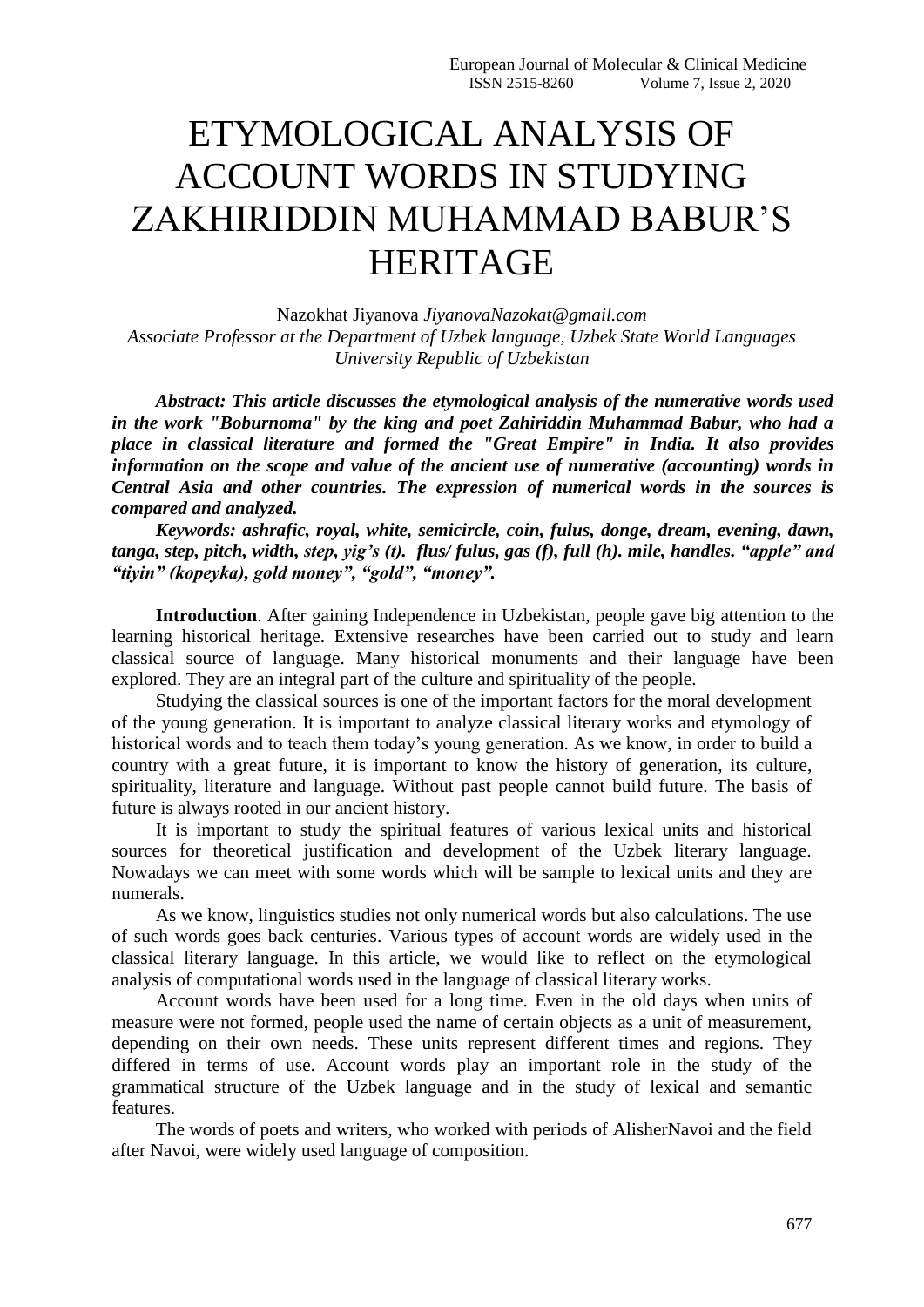In the early period for society's development, people used some specific system of measurement to determine weight, length, amount of time and the exact time of day and night.

Often such accuracy is referred to with certain words, though approximate. Such precision was used as a value unit in the time of human opportunity. In the early days of society, such words as *step, pitch, width* and *width* were used in the same sense. The secret of survival in such lexical units is also hidden in the comfort of the denotation they imply, and that these measuring instruments are always present with the human. For example, *step* counting also used to determine the size of something that could be calculated step- by –step, the distance between a particular object. The word *handles* used to estimate the exact size of a subject's various lengths and the thickness of a tree. The word "*thick"* was used to measure small objects. The word width account allows you to measure the width or the length of an item. Also, speech units such as *dream, evening, dawn* used as approximate time units from ancient times until today. In addition, the word *mile* is used to describe the length of the road. My call meant the distance to where the sound of a healthy person could reach. Such uses also exist in the language of classical literary works.

Further development of human society, emergence of mutual trade due to various economic relations, increased in the need for the precise quantitative means. As a result, there have also been accounts in a particular region that represent the exact amount based on mutual agreement. This has created increasingly sophisticated measuring instruments. Accurate value- based account statements serve only for one area. In the other region, it represented a different value. Such use has led to the discrepancy in the value of the account statements.

It is well known from history that coins were used mainly in ancient times. They are made of gold, silver or copper, and their value only for one area. In the other region, it represented a different value. Such use has led to the discrepancy in the value of the account statements.

It is well known from history that coins were used mainly in ancient times. They are made of gold, silver or copper, and their value various accordingly. The value of the coins is determined by the weight of gold, silver or copper, and the value of the metal.

Therefore regional values are not the same. Hence, no matter what the coin is made of, it was in circulation as a clear currency for its time and territory. In the language of classical literary works, such monetary terms as *ashrafic, royal, white, semicircle, coin, fulus, donge* are used. The above words can be found in the works of classics such as A.Navoi, Lutfi, Sakkoki, Babur, Makhmur, Furkat, Mukimi. In addition, M. Kashgari has been used in the works of Yusuf KhosHajib.

The word **ASHRAFI** was an old currency, which was equivalent to the value of a coin. The word meant ten rubles (10 rubles): Alihan came out and made a bribe Ashrafi (p 238). The Chevron (type of the coin) costs ten rubles in  $1922-1947<sup>1</sup>$ . According to some sources, Ashraf was Iran's national gold coin<sup>2</sup>. This was also stated in the Tehran Dictionary. There are two different views among Iranian linguists on the history of this word:

1. Ashraf AfganistanFethi Isfahan suppressed this coin in the 10<sup>th</sup> century. That's why money is named in his name.

2. This money was minted in the month of Ashraf.

Regardless of this, however, the Ashraf of Iran was of three types: 1) a district, that is, a mithqal gold; 2) five thousand disticts, that is. Half a pound of gold; 3) two districts, four and a half shekels of gold. In other countries, Ashrafi was also called a "lira" $(harp)^3$ . The word is

1

<sup>1</sup> Interpretive dictionary of the Uzbek language.p363

<sup>2</sup>Persian- Russian dictionary. 1849 p 89

<sup>3</sup>14 volumes Dictionary. Tehran University's publishing house, A.H. 1334,2246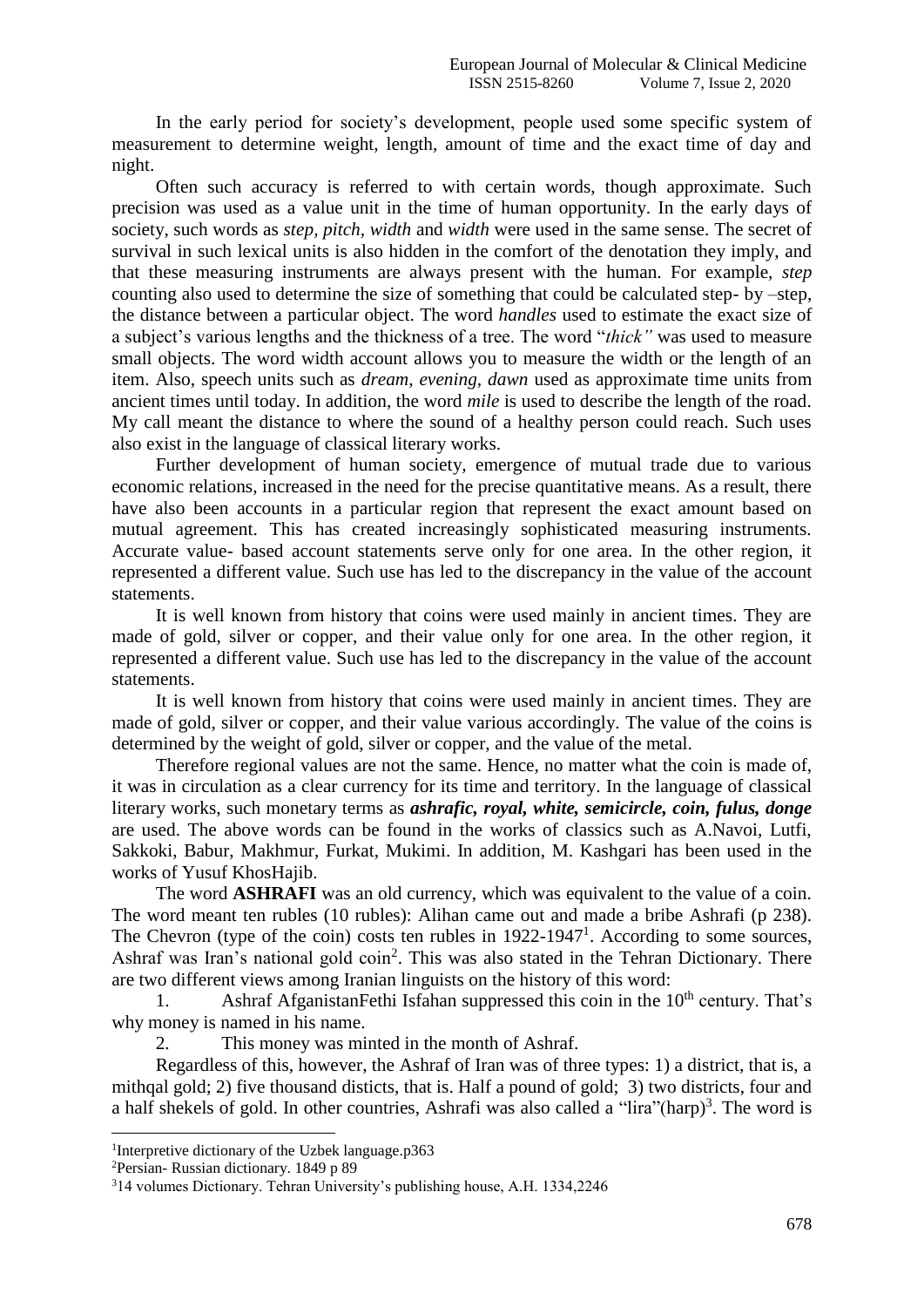sparse in the nineteenth century. It is stated in the "Ghiyas-ul-lug'ot" that the gold coin was worth  $10 \text{ mas}^4$ .

Dictionaries, which represent the language of Ashrafic classical works, are presented as simple and abstract *"gold money", "gold", "money".* However, it is not specified how much money is worth. Gulum Begum's "Humoyunnama" is also used extensively in India to represent the monetary value of India's first- century measurement units. Ashrafi has been in India for a long time and is still preserved today.

The royal word comes from the name of Shahrukh, the fourth child of Amir Temur. He was born in 770 AH. At the age of 20, 799 AH, he ruled Khurasan. He paid great attention to culture and values. He especially appreciated art and science. He worked hard to make Huroson a prosperous country. He tattooed coins on his name. He ruled 43 years and lived 73 years<sup>5</sup>. If compare his coins with Iran's it is same with 5 dinar and with Russian same 40 rubles<sup>6</sup>.

The classical literary works were used as a currency in the language: they shared a bribe with the citizen and the masokin and came to the duck (p246); a loose and lightweight towel was brought, a thick white coat was read, and a thick white nose could not be seen in the nose, and it was a beautiful wedding (p195). This word appears in the language of Turkic literary monuments in X-XIV centuries.

This Turkic word is also used in the works of Navoi<sup>7</sup>. In ancient times, the Turkic nations used copper coins to call a race. The word is also used in the works of Zamakhshari and Yusuf KhosHajib. In M.Koshgari's book "Devonulugotit Turk" appears in the form of sparkle. It also has a crunch pattern. The form og jingle is commonly used in the Uighur language.

The word **TANGA** was used in the original sense until the nineteenth century. XIV-XV ages 3.25 grams and made of silver. The coin had 15 silver coins in the Bukhara Khanate and 20 kopecks in Kokand khanate. Jang Amanariyev wrote that in the central dialects of the Turkmen one kopeck were 20 kopecks, 12 kopes in some dialects, and 60 kopes in some dialects<sup>8</sup>. According to the etymological dictionaries, the coin was originally derived from the word stamp, which was derived from Turkic to Russian denga and dengi in the X-XIV centuries.

According to the Finnish turkologist M. Ryasyanen, the word tungusdenke (kabol) is related to the words *"apple"* and *"tiyin" (kopeyka)* in the Khanty-Mansi language, and this word has been translated into Mongolian Tanke and Tank<sup>9</sup>. Taurus collapsed and without sorrow, soon became yellow and was given three thousand coins (p331)

32 coins in Khiva and 16 in the black coin (10 tiyin); In the house feed (half a coin)-10 tiyin, five:-60, tette:-80 tiyin.

Money is a Persian word and appears in the works of Rabghuzi. According to Budagov, the term monetary means Greek polus and Arabic flux capeca, coin. In A. Navoi the words is 1) money; 2) capital; the monetary unit is used in monthly meanings. It is still used today as a money- laundering unit.

**YIG'S** (t). This word is used in the works of Navoi in two ways:1. Tree,wood; 2. The length measure is used in the sense of unit, whereas in pageit is used only to represent the unit of length.

Here are some examples:

1

<sup>4</sup>Muhammad Ghiyosiddin. "Ghiyosul-lugot- Dushanbe". 1988.p64

<sup>5</sup>14 volumes dictionary.Tekhran University's publishing house, A.H 1334,2246

<sup>6</sup>M. Sale Babur-name. Tashkent,p387

<sup>7</sup>Dictionary of Navoi'sworks.Tashkent. literature and art,1972 p 211

<sup>8</sup>Amansariyev J. Turkmen Dialectology.Ashgabad, Turkmenistan, 1970, p315

<sup>9</sup>Ryasyanen M. Materials about historical phonetics of Turkic languages. M 1955, p22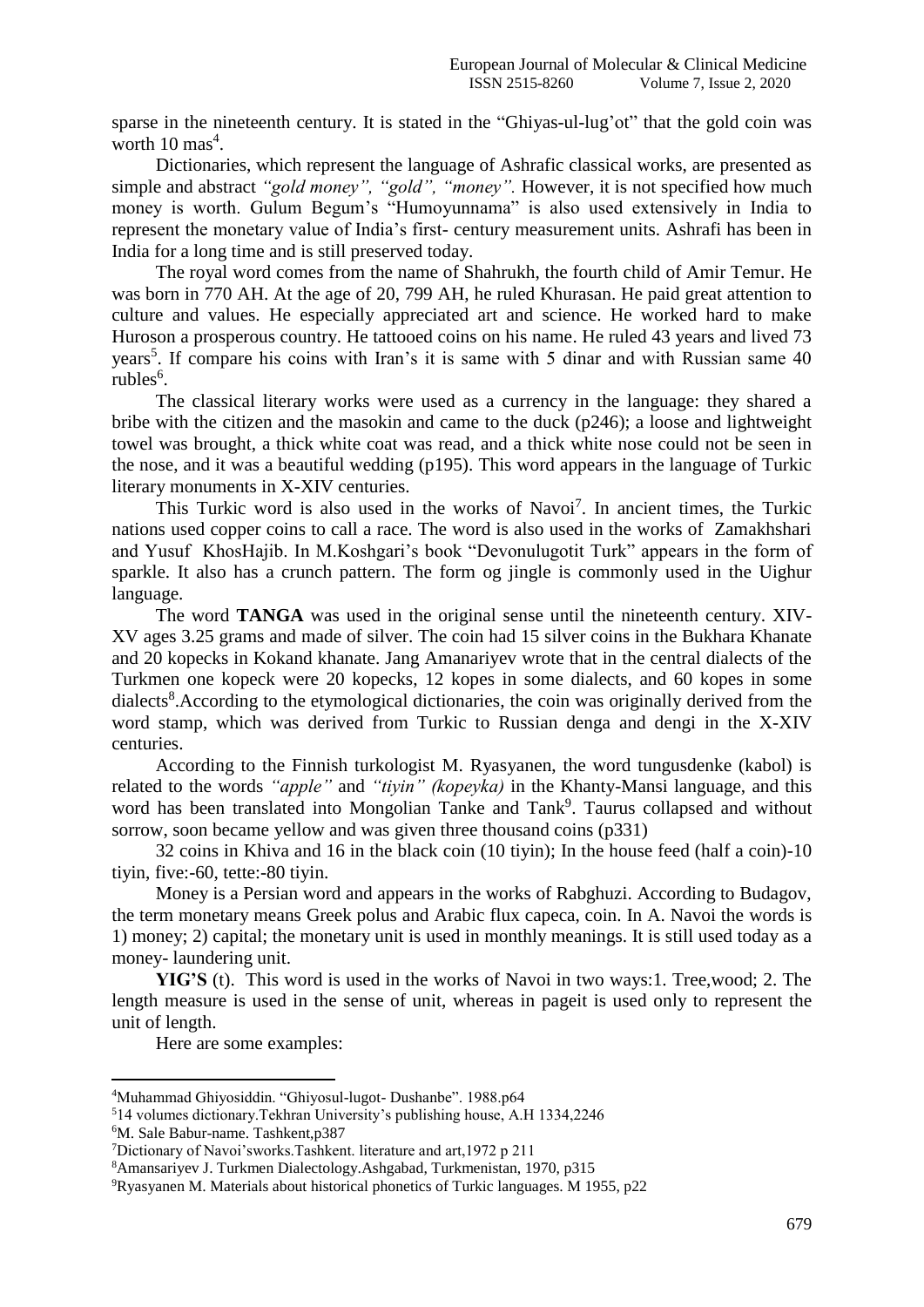*Khojenddin Samarkand is also twenty-five miles long, one of the most ancient cities*  (p7) *it is to th south of Marghilon. Between Marghilon and Isfara are nine lanes* (p7). In the given material (sample page 7) it was mainly used to represent the distance between the two cities.

The word *"timber"* is a measure of the length from ancient times, which is more than 12 kilometers (103,103; 116, 50). In the works of Navoi it is noted that one set means 12 thousand years old (66,297). In the Russian edition the sum is given as 6 km (86,374; 78,210). The word is also used as a measure of length in the language of the Khorezm written monuments of the nineteenth century, but does not indicate how much it is (97,533).

According to M. Kushgari, in X1 centuries the collection was equal to 1 farsah (56,132). In some sources, the collection is equated to Persian/ Persian stone. Stone means that the numerical value of these numerical words is the same (35,120; 99.72). In Sharafiddin Ali Yazdi's book "Zafarnoma" it is noted that one piece is 5985 m (104,377). Then it is about 6 km. **LOCK** (t). This word is most often found in the sample: *SabahiIstalifdin was shot and crossed through the Sanjid Gorge, when HadjaSeyoron was approached, a giant snake, a thick foream, and an arm were killed* (p 220,306).

The slaves were *"slapped"*(8,64) in Kazakhs, "*fall"* in Kazakhs (31,10), *"downs"* in the Altai / 90,366 in Turks, 49,162 in Turks and 95,156 in Uighurs. In Azerbaijan, the word *" guchag"* (11,62). According to N. Khannikov, full width was equal to human height (98,335). AK Borovkov notes that the width is the distance from the elbow to the toe (27,218). P. Khamdamov and H. Komilova also wrote that length is a measure of longitude used to represent the length of subjects (116.48; 52,59).

The use of the word lever to express the length between two arms has been reported in some publications (64,341; 56,340; 113,616; 40,210).it was used in the ancient times in the mountainous areas ofBukhara (weighing 35.111). In our view, the idea of a height equal to that of a human being is closer to the truth. The lever comes from the combination of two independent words, the word *"hung"* with the verb *"hungry"* (116.78; 60.135).

The height of the human neck causes different heights. 1 inch was about 177.178 cm, while in Bukhara it was 142.24 cm in 1838 (35,118). The handle also differed in lengthof the human body. For example, the average arm's length and the length of the lower human arm are different. Medium –sized human earbuds were used to measure length.

The word **FLUS/ FULUS** meant the name of copper coins in ancient times. The word is used in classical literary works in the form of *fulus, flus, verb, fal*. Some dictionaries also have a form of philosophy.

According to V.M. Berkutov, in ancient times the Turkic people called money, despite the weight and value of copper coins. The word money is used as the name of copper coins in Siberia and Persia. The Turkic currency in Latin means cfalilis- fal's (copper). The Turkic peoples used the phoneme "p" in place of the phoneme "f" and the origin of the currency was<sup>10</sup>: The city had appointed everything, but another flame would never touch the Sultan (BN 69).

The word is used in the dictionary as copper coin, black coin, fish coin or small copper coin. In Iraq, fluskswere equal to 1/1000 dinars. The word Fulus is originally used in the "Gulustan" and is not used in other Turkic inscriptions. It is used mainly in the sense of coins, coins and coins.

The word **DONGE** appears in dictionaries in *donge /dang/dong/dong/danag/danak.* The dank was a small coin, about 6/1 of a silver coin. Weight was about 0.5 grams. According to V. Hints, the Arabic form of dang is Danish, which means one-sixth (6/1).

**.** 

<sup>10</sup>Berkutov V.M Narodny Calendar and Metrology Bulgaro-Tatar. Kazan,1987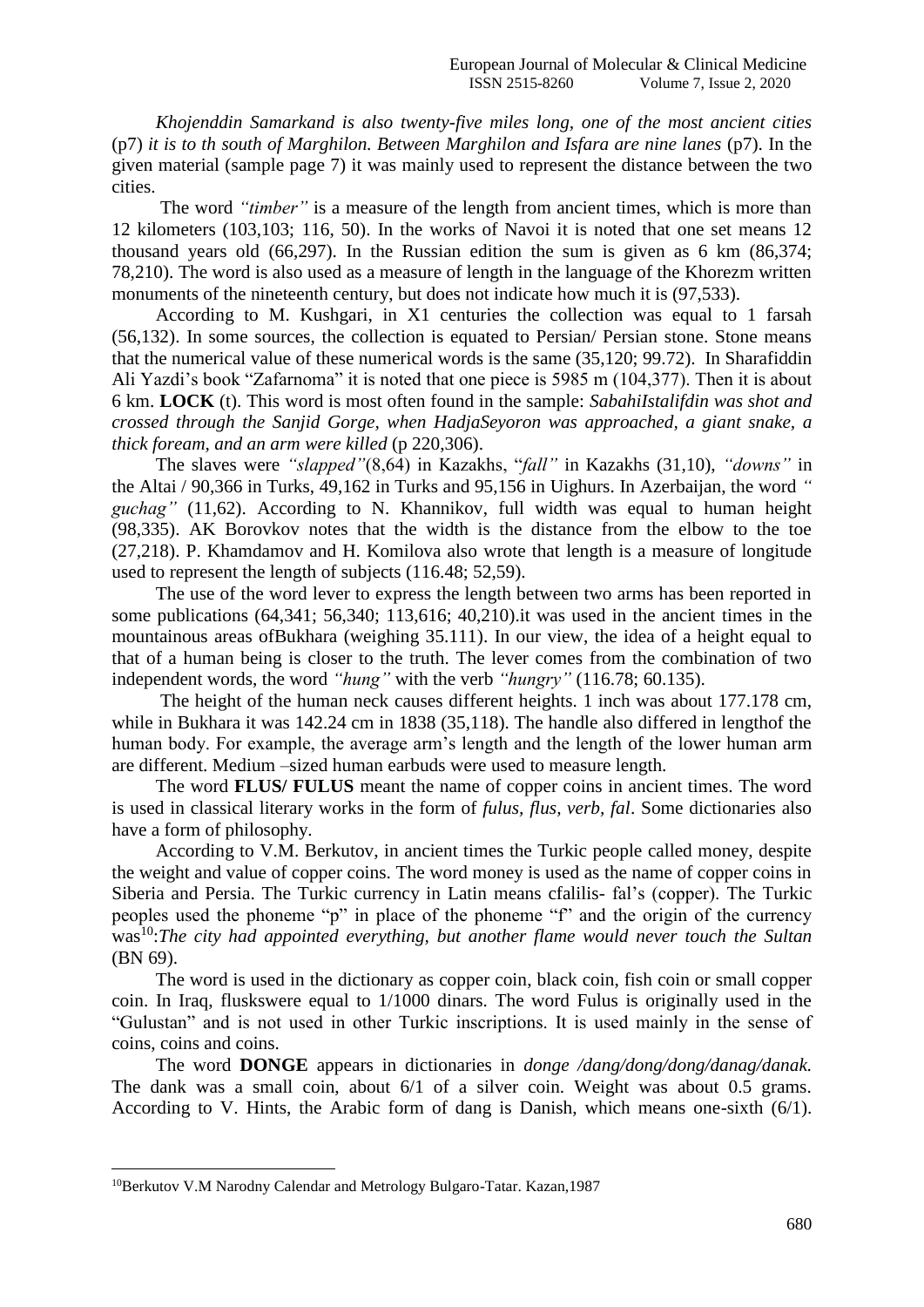Weight and money unit was  $6/1$  of dirhamor  $6/1$  dinar of mithqal<sup>11</sup>: Bukhara would not give sarkoridindonge (p 69). The Arabs called the word wisdom and used it as a small monetary unit. Its equalent of 6/1 dirham is shown in Zamakhshari's works. In addition, the Arabs, 6 hubs represent the weight of a grain of wheat. There is also evidence that the dong is 4/1 of rash. Tassuj expressed a value equal to the weigth of two wheats<sup>12</sup>. Different views can be seen in al dictionaries.

**GAS** (f). The word is used as a unit of measure in Babur's writings, and is generally used in the form of a compound:

*(Дерларким, йиғочдан-йиғочға нишебға боқа бир газ отими учар) According some words that, gas flies from firing woods.*(p123). In the works of Navoi, the word is used in two ways: 1. Leafy plant; 2. The arc of the bow. In the given example the word **GAS** is coming with first meaning.

The term **GAS** is in Central Asia and Kazakhstan in Turkish (Uzbek, Turkmen, Karakalpak, Kirghiz, Kazakh), as well as Tajik, Kurdish, Persian, and Indian languages.(8,345). According to V. Hints, gas (gez, gyaz) means forearm in Persian. Gas is also known as *dice, zera, arsh* in Iran. In the Middle Ages, one gas was 62 cm, (centimeters) and in the middle ages, it was 94 cm in Basra. Small gas was also used, mainly for the measurement of carpets, silk and precious materials. It was 63.16 cm. There is currently one type of gas in Iran, which is 104cm (3.63). inPersiansko- Russian Slovenia the gas is 150 cm (9,1395).

The terms gas and dice have been used interchangeably in Central Asia. More gas was used in economic activities than ethnographic data. Both legal terms are used in legal documents. However, gas was used more than dice. There are 3 types of gas in Central Asia:

1. The distance from the tip of the finger to the shoulder, from the tip of the finger to the middle of the chest (or to the nose), from the tip of the toe.

2. A finger is a measure of the thickness of a finger and is equal to equal to 24 fingers.

3. Based on the punch scale. The thumb is in raised position. At that, one gas equals 7 fists. In some cases, only the seventh fingertip is raised.

4. In Khorezm in the XIX century there were two types of gas: one for measuring the area and the other for measuring fabrics. The gas measuring the surface area was 101,822 cm, and the gas used for the measurement of fabrics was 58,184 cm.

In Bukhara in the XIX century the gas was 49,875 cm. the gas used in the construction was 78.74 cm. similar differences also occur in Samarkand, Tashkent and Fergana (5,115- 116).

In the classical literary works, numerators are also used to represent the land (surface) which is used for the exact value of a particular land dimension. However, they also differ in the expression of net worth when compared to periods and regions.

**FULL** (h). According to V. Hints, this word was 12 mos, or 12, 0504 grams (99,40) in the  $11<sup>th</sup>$  century, during the reign of Akbar. The toggle then represented a 12-pound weight measure in Indians (23,1235).

Some dictionaries show that the sum is equal to 2.5 mithqals. The word is also called full, and it is 2.5 mithqals and is worth 5 nahuds. The word is also known as maha and mah (3,17625). In XV-XIX centuries in Bukhara peas were 0.2 grams (35.96). It is found in the text of the page*: The usual mosaic is one full, ninety-six ounces* (p266,359).

It has long been used in India.The value expression is the same even when compared to periods.For example, Beruni's "India" provides information on measuring units of

**.** 

<sup>&</sup>lt;sup>11</sup>. Хинц В.Мусульманский меры и веса с переводом в метрическую систему.М.:Наука,1970

<sup>12</sup>14 volumes Dictionary. Tehran University's publishing house, A.H. 1334,2246